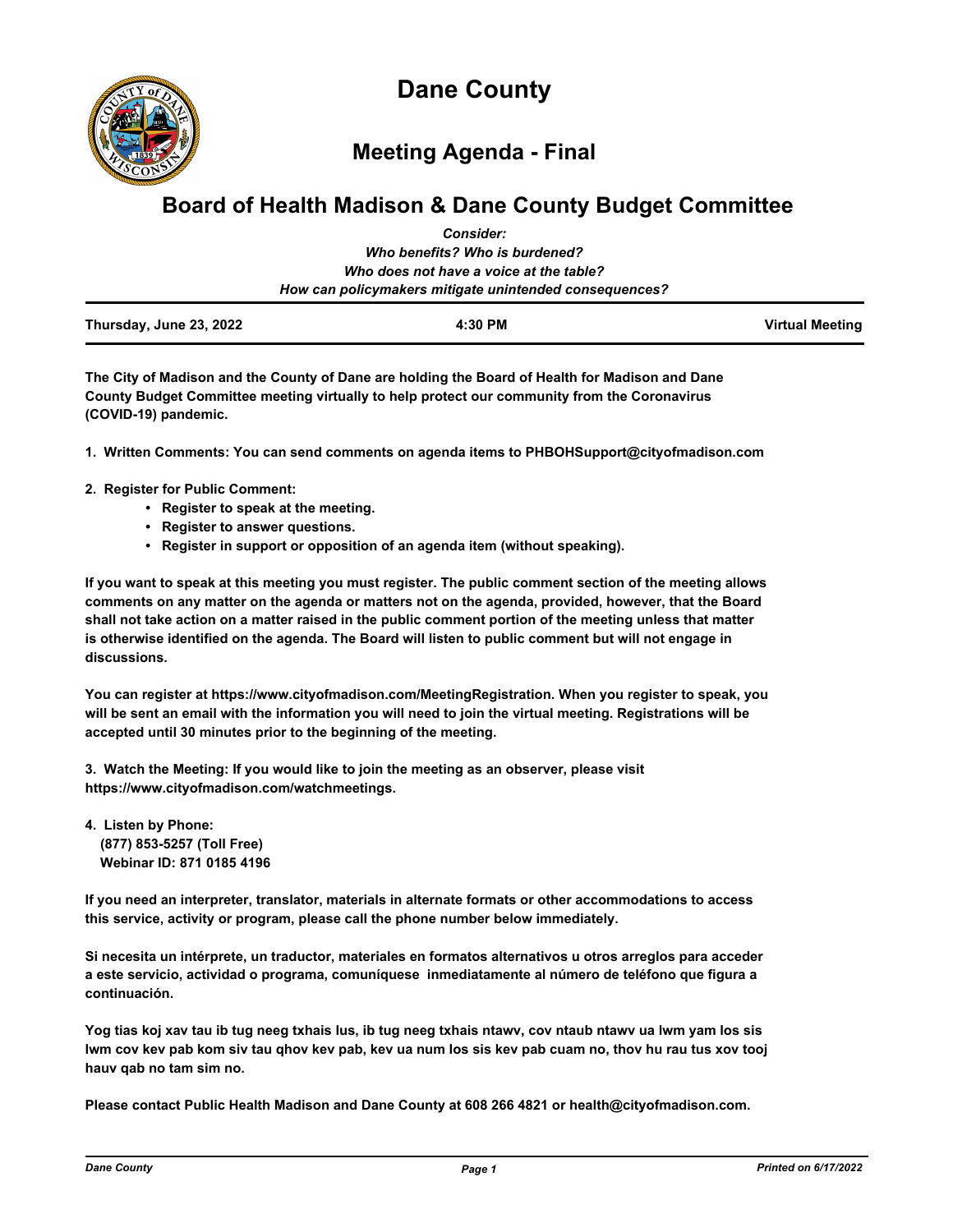## **CALL TO ORDER / ROLL CALL**

REQUEST FOR CHANGES IN AGENDA ORDER

## **CONSIDERATION OF MINUTES**

[2022 MIN-128](http://dane.legistar.com/gateway.aspx?m=l&id=/matter.aspx?key=23117) MINUTES FOR THE BOARD OF HEALTH FOR MADISON AND DANE COUNTY BUDGET COMMITTEE ON JUNE 28, 2021

#### **PUBLIC COMMENT**

2022 [PRES-037](http://dane.legistar.com/gateway.aspx?m=l&id=/matter.aspx?key=23118) PUBLIC COMMENT BEFORE THE BOARD OF HEALTH FOR MADISON AND DANE COUNTY BUDGET COMMITTEE ON JUNE 23, 2022

#### **DISCLOSURES AND RECUSALS**

Members of the body should make any required disclosures or recusals under the Ethics Code.

## **ACTION ITEMS**

[2022 BOH](http://dane.legistar.com/gateway.aspx?m=l&id=/matter.aspx?key=23116)  RES-019 BOARD OF HEALTH FOR MADISON AND DANE COUNTY RESOLUTION #2022-14 RESOLUTION TO ENTER INTO A CONTRACT WITH AND ACCEPT FUNDS FROM WI DEPARTMENT OF HEALTH SERVICES FOR WIC TELEHEALTH PILOT

*Attachments:* [BOH RES 2022-14 WIC TELEHEALTH](http://dane.legistar.com/gateway.aspx?M=F&ID=d6ead507-f270-4c26-bda6-f57644611e53.pdf)

[2022 BOH](http://dane.legistar.com/gateway.aspx?m=l&id=/matter.aspx?key=23122)  RES-024 BOARD OF HEALTH FOR MADISON AND DANE COUNTY RESOLUTION #2022-15 ACCEPTANCE OF ADDITIONAL FUNDS FOR WIC BREASTFEEDING PEER COUNSELOR PROGRAM

*Attachments:* [BOH RES 2022-15 WIC BFPC 2022 FUNDS](http://dane.legistar.com/gateway.aspx?M=F&ID=027a7bb1-7e9a-467f-82ce-c1d3f0538556.pdf)

## **DISCUSSION**

2022 [PRES-038](http://dane.legistar.com/gateway.aspx?m=l&id=/matter.aspx?key=23119) 2023 OPERATING BUDGET TARGET